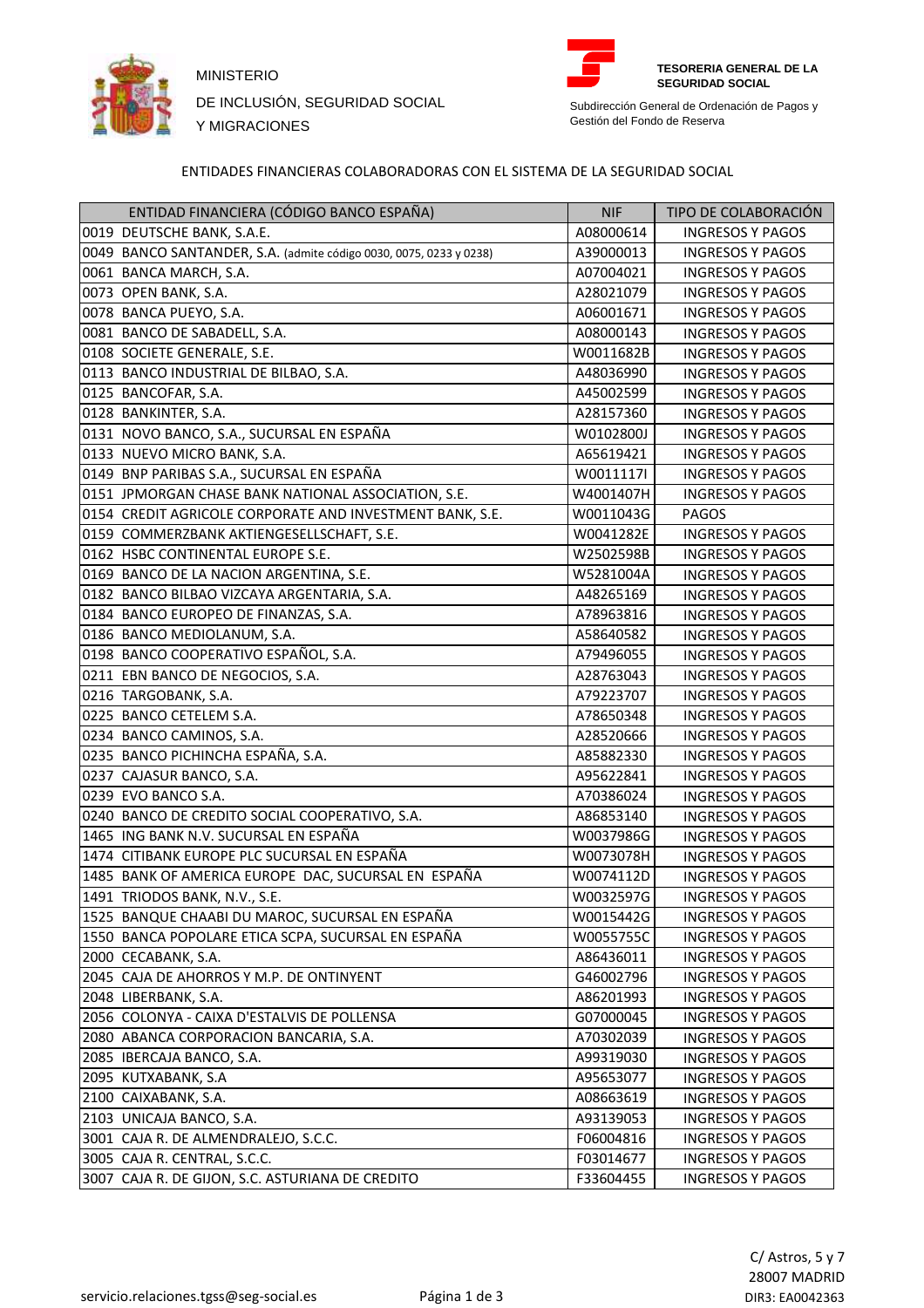

MINISTERIO **TESORERIA GENERAL DE LA**  DE INCLUSIÓN, SEGURIDAD SOCIAL Y MIGRACIONES



**SEGURIDAD SOCIAL**

Subdirección General de Ordenación de Pagos y Gestión del Fondo de Reserva

## ENTIDADES FINANCIERAS COLABORADORAS CON EL SISTEMA DE LA SEGURIDAD SOCIAL

| 3008 CAJA R. DE NAVARRA, S.C.C.<br>F31021611<br><b>INGRESOS Y PAGOS</b><br>3009 CAJA R. DE EXTREMADURA, S.C.C.<br>F06002661<br><b>INGRESOS Y PAGOS</b><br>3016 CAJA R. DE SALAMANCA, S.C.C.<br>F37015856<br><b>INGRESOS Y PAGOS</b><br>3017 CAJA R. DE SORIA, S.C.C.<br>F42001255<br><b>INGRESOS Y PAGOS</b><br>3018 CAJA R.R.S.AGUSTIN DE FUENTE ALAMO M., S.C.C.<br>F30603476<br><b>INGRESOS Y PAGOS</b><br>3020 CAJA R. DE UTRERA, S.C.A.C.<br>F41016544<br><b>INGRESOS Y PAGOS</b><br>3023 CAJA R. DE GRANADA, S.C.C.<br>F18009274<br><b>INGRESOS Y PAGOS</b><br>3025 CAIXA DE C. DELS ENGINYERS-C.C. INGENIEROS, S.C.C<br>F08216863<br><b>INGRESOS Y PAGOS</b><br>3029 CAJA DE CREDITO DE PETREL, CAJA RURAL, C.C.V.<br>F03014982<br><b>INGRESOS Y PAGOS</b><br>3035 CAJA LABORAL POPULAR COOP. DE CREDITO<br>F75076935<br><b>INGRESOS Y PAGOS</b><br>3045 CAIXA R. ALTEA, C.C.V.<br>F03027901<br><b>INGRESOS Y PAGOS</b><br>3058 CAJAMAR CAJA RURAL, S.C.C.<br>F04743175<br><b>INGRESOS Y PAGOS</b><br>3059 CAJA R. DE ASTURIAS, S.C.C.<br>F33007337<br><b>INGRESOS Y PAGOS</b><br>3060 C.R. BURGOS, FUENTEPELAYO, SEGOVIA Y CASTELLDANS, SCC<br>F40248791<br><b>INGRESOS Y PAGOS</b><br>3067 CAJA R. DE JAEN, BARCELONA Y MADRID, S.C.C.<br>F23009145<br><b>INGRESOS Y PAGOS</b><br>3070 CAIXA R. GALEGA, S.C.C.L.G.<br>F27005164<br><b>INGRESOS Y PAGOS</b><br>3076 CAJASIETE, CAJA RURAL, S.C.C.<br>F38005245<br><b>INGRESOS Y PAGOS</b><br>3080 CAJA R. DE TERUEL, S.C.C.<br>F44002756<br><b>INGRESOS Y PAGOS</b><br>3081 EUROCAJA RURAL, S.C.C.<br>F45003993<br><b>INGRESOS Y PAGOS</b><br>3085 CAJA R. DE ZAMORA, C.C.<br>F49002454<br><b>INGRESOS Y PAGOS</b><br>3089 CAJA R. BAENA NTRA. SRA. GUADALUPE S.C.C.A.<br>F14016166<br><b>INGRESOS Y PAGOS</b><br>3095 CAJA R. S. ROQUE DE ALMENARA S.C.C.V.<br>F12013306<br><b>INGRESOS Y PAGOS</b><br>3096 CAIXA R. DE L'ALCUDIA, S.C.V.C.<br>F46043790<br><b>INGRESOS Y PAGOS</b><br>3098 CAJA R. DE NUEVA CARTEYA, S.C.A.C.<br>F14011415<br><b>INGRESOS Y PAGOS</b><br>3102 CAIXA R. S. VICENT FERRER DE LA VALL D'UIXO, C.C.V.<br>F12014221<br><b>INGRESOS Y PAGOS</b><br>3104 CAJA R. DE CAÑETE DE LAS TORRES NTRA. SRA.DEL CAMPO, S.C.A.C.<br>F14011407<br><b>INGRESOS Y PAGOS</b><br>3105 CAIXA R. DE CALLOSA D'EN SARRIA, C.C.V.<br>F03042595<br><b>INGRESOS Y PAGOS</b><br>3110 CAJA R. CATOLICO AGRARIA, S.C.C.V.<br>F12013223<br><b>INGRESOS Y PAGOS</b><br>3111 CAIXA R. LA VALL 'S. ISIDRO', S.C.C.V.<br>F12013207<br><b>INGRESOS Y PAGOS</b><br>3112 CAJA R. S. JOSE DE BURRIANA, S.C.C.V.<br>F12013256<br><b>INGRESOS Y PAGOS</b><br>3113 CAJA R. S. JOSE DE ALCORA S.C.C.V.<br>F12013272<br><b>INGRESOS Y PAGOS</b><br>3115 CAJA R. 'NUESTRA MADRE DEL SOL', S.C.A.C.<br>F14011399<br><b>INGRESOS Y PAGOS</b><br>3117 CAIXA R. D'ALGEMESI, S.C.V.C.<br>F46043782<br><b>INGRESOS Y PAGOS</b><br>3118 CAIXA RURAL TORRENT C.C.V.<br>F46047809<br><b>INGRESOS Y PAGOS</b><br>3119 CAJA R. S. JAIME ALQUERIAS NIÑO PERDIDO S.C.C.V.<br>F12013298<br><b>INGRESOS Y PAGOS</b><br>3121 CAJA R. DE CHESTE, S.C.C.<br>F46025433<br><b>INGRESOS Y PAGOS</b><br>3123 CAIXA R. DE TURIS, C.C.V.<br>F46027504<br><b>INGRESOS Y PAGOS</b><br>3127 CAJA R. DE CASAS IBAÑEZ, S.C.C.CASTILLA-LA MANCHA<br>F02004182<br><b>INGRESOS Y PAGOS</b><br>3130 CAJA R. S. JOSE DE ALMASSORA, S.C.C.V.<br>F12013280<br><b>INGRESOS Y PAGOS</b><br>3134 CAJA R. NTRA. SRA. LA ESPERANZA DE ONDA, S.C.C.V.<br>F12013157<br><b>INGRESOS Y PAGOS</b><br>3135 CAJA R. S. JOSE DE NULES S.C.C.V.<br>F12013140<br><b>INGRESOS Y PAGOS</b><br>3138 RURALNOSTRA, S.C.C.V.<br>F12013322<br><b>INGRESOS Y PAGOS</b><br>3140 CAJA R. DE GUISSONA, S.C.C.<br>F25014754<br><b>INGRESOS Y PAGOS</b><br>3144 CAJA R. DE VILLAMALEA, S.C.C.A. CASTILLA-LA MANCHA<br>F02004299<br><b>INGRESOS Y PAGOS</b><br>3150 CAJA RURAL DE ALBAL COOP. DE CREDITO V.<br>F46043824<br><b>INGRESOS Y PAGOS</b><br>3152 CAJA R. DE VILLAR C.C.V.<br>F46043816<br><b>INGRESOS Y PAGOS</b><br>3157 CAJA R. LA JUNQUERA DE CHILCHES, S.C.C.V.<br>F12013124<br><b>INGRESOS Y PAGOS</b> | ENTIDAD FINANCIERA (CÓDIGO BANCO ESPAÑA) | <b>NIF</b> | TIPO DE COLABORACIÓN    |
|---------------------------------------------------------------------------------------------------------------------------------------------------------------------------------------------------------------------------------------------------------------------------------------------------------------------------------------------------------------------------------------------------------------------------------------------------------------------------------------------------------------------------------------------------------------------------------------------------------------------------------------------------------------------------------------------------------------------------------------------------------------------------------------------------------------------------------------------------------------------------------------------------------------------------------------------------------------------------------------------------------------------------------------------------------------------------------------------------------------------------------------------------------------------------------------------------------------------------------------------------------------------------------------------------------------------------------------------------------------------------------------------------------------------------------------------------------------------------------------------------------------------------------------------------------------------------------------------------------------------------------------------------------------------------------------------------------------------------------------------------------------------------------------------------------------------------------------------------------------------------------------------------------------------------------------------------------------------------------------------------------------------------------------------------------------------------------------------------------------------------------------------------------------------------------------------------------------------------------------------------------------------------------------------------------------------------------------------------------------------------------------------------------------------------------------------------------------------------------------------------------------------------------------------------------------------------------------------------------------------------------------------------------------------------------------------------------------------------------------------------------------------------------------------------------------------------------------------------------------------------------------------------------------------------------------------------------------------------------------------------------------------------------------------------------------------------------------------------------------------------------------------------------------------------------------------------------------------------------------------------------------------------------------------------------------------------------------------------------------------------------------------------------------------------------------------------------------------------------------------------------------------------------------------------------------------------------------------------------------------------------------------------------------------------------------------------------------------------------------------------------------------------------------------------------------------------------------------------------------------------------------------------------------------------------------------------------------------------------------------------------------------------------------------------------------------------------------------------|------------------------------------------|------------|-------------------------|
|                                                                                                                                                                                                                                                                                                                                                                                                                                                                                                                                                                                                                                                                                                                                                                                                                                                                                                                                                                                                                                                                                                                                                                                                                                                                                                                                                                                                                                                                                                                                                                                                                                                                                                                                                                                                                                                                                                                                                                                                                                                                                                                                                                                                                                                                                                                                                                                                                                                                                                                                                                                                                                                                                                                                                                                                                                                                                                                                                                                                                                                                                                                                                                                                                                                                                                                                                                                                                                                                                                                                                                                                                                                                                                                                                                                                                                                                                                                                                                                                                                                                                                   |                                          |            |                         |
|                                                                                                                                                                                                                                                                                                                                                                                                                                                                                                                                                                                                                                                                                                                                                                                                                                                                                                                                                                                                                                                                                                                                                                                                                                                                                                                                                                                                                                                                                                                                                                                                                                                                                                                                                                                                                                                                                                                                                                                                                                                                                                                                                                                                                                                                                                                                                                                                                                                                                                                                                                                                                                                                                                                                                                                                                                                                                                                                                                                                                                                                                                                                                                                                                                                                                                                                                                                                                                                                                                                                                                                                                                                                                                                                                                                                                                                                                                                                                                                                                                                                                                   |                                          |            |                         |
|                                                                                                                                                                                                                                                                                                                                                                                                                                                                                                                                                                                                                                                                                                                                                                                                                                                                                                                                                                                                                                                                                                                                                                                                                                                                                                                                                                                                                                                                                                                                                                                                                                                                                                                                                                                                                                                                                                                                                                                                                                                                                                                                                                                                                                                                                                                                                                                                                                                                                                                                                                                                                                                                                                                                                                                                                                                                                                                                                                                                                                                                                                                                                                                                                                                                                                                                                                                                                                                                                                                                                                                                                                                                                                                                                                                                                                                                                                                                                                                                                                                                                                   |                                          |            |                         |
|                                                                                                                                                                                                                                                                                                                                                                                                                                                                                                                                                                                                                                                                                                                                                                                                                                                                                                                                                                                                                                                                                                                                                                                                                                                                                                                                                                                                                                                                                                                                                                                                                                                                                                                                                                                                                                                                                                                                                                                                                                                                                                                                                                                                                                                                                                                                                                                                                                                                                                                                                                                                                                                                                                                                                                                                                                                                                                                                                                                                                                                                                                                                                                                                                                                                                                                                                                                                                                                                                                                                                                                                                                                                                                                                                                                                                                                                                                                                                                                                                                                                                                   |                                          |            |                         |
|                                                                                                                                                                                                                                                                                                                                                                                                                                                                                                                                                                                                                                                                                                                                                                                                                                                                                                                                                                                                                                                                                                                                                                                                                                                                                                                                                                                                                                                                                                                                                                                                                                                                                                                                                                                                                                                                                                                                                                                                                                                                                                                                                                                                                                                                                                                                                                                                                                                                                                                                                                                                                                                                                                                                                                                                                                                                                                                                                                                                                                                                                                                                                                                                                                                                                                                                                                                                                                                                                                                                                                                                                                                                                                                                                                                                                                                                                                                                                                                                                                                                                                   |                                          |            |                         |
|                                                                                                                                                                                                                                                                                                                                                                                                                                                                                                                                                                                                                                                                                                                                                                                                                                                                                                                                                                                                                                                                                                                                                                                                                                                                                                                                                                                                                                                                                                                                                                                                                                                                                                                                                                                                                                                                                                                                                                                                                                                                                                                                                                                                                                                                                                                                                                                                                                                                                                                                                                                                                                                                                                                                                                                                                                                                                                                                                                                                                                                                                                                                                                                                                                                                                                                                                                                                                                                                                                                                                                                                                                                                                                                                                                                                                                                                                                                                                                                                                                                                                                   |                                          |            |                         |
|                                                                                                                                                                                                                                                                                                                                                                                                                                                                                                                                                                                                                                                                                                                                                                                                                                                                                                                                                                                                                                                                                                                                                                                                                                                                                                                                                                                                                                                                                                                                                                                                                                                                                                                                                                                                                                                                                                                                                                                                                                                                                                                                                                                                                                                                                                                                                                                                                                                                                                                                                                                                                                                                                                                                                                                                                                                                                                                                                                                                                                                                                                                                                                                                                                                                                                                                                                                                                                                                                                                                                                                                                                                                                                                                                                                                                                                                                                                                                                                                                                                                                                   |                                          |            |                         |
|                                                                                                                                                                                                                                                                                                                                                                                                                                                                                                                                                                                                                                                                                                                                                                                                                                                                                                                                                                                                                                                                                                                                                                                                                                                                                                                                                                                                                                                                                                                                                                                                                                                                                                                                                                                                                                                                                                                                                                                                                                                                                                                                                                                                                                                                                                                                                                                                                                                                                                                                                                                                                                                                                                                                                                                                                                                                                                                                                                                                                                                                                                                                                                                                                                                                                                                                                                                                                                                                                                                                                                                                                                                                                                                                                                                                                                                                                                                                                                                                                                                                                                   |                                          |            |                         |
|                                                                                                                                                                                                                                                                                                                                                                                                                                                                                                                                                                                                                                                                                                                                                                                                                                                                                                                                                                                                                                                                                                                                                                                                                                                                                                                                                                                                                                                                                                                                                                                                                                                                                                                                                                                                                                                                                                                                                                                                                                                                                                                                                                                                                                                                                                                                                                                                                                                                                                                                                                                                                                                                                                                                                                                                                                                                                                                                                                                                                                                                                                                                                                                                                                                                                                                                                                                                                                                                                                                                                                                                                                                                                                                                                                                                                                                                                                                                                                                                                                                                                                   |                                          |            |                         |
|                                                                                                                                                                                                                                                                                                                                                                                                                                                                                                                                                                                                                                                                                                                                                                                                                                                                                                                                                                                                                                                                                                                                                                                                                                                                                                                                                                                                                                                                                                                                                                                                                                                                                                                                                                                                                                                                                                                                                                                                                                                                                                                                                                                                                                                                                                                                                                                                                                                                                                                                                                                                                                                                                                                                                                                                                                                                                                                                                                                                                                                                                                                                                                                                                                                                                                                                                                                                                                                                                                                                                                                                                                                                                                                                                                                                                                                                                                                                                                                                                                                                                                   |                                          |            |                         |
|                                                                                                                                                                                                                                                                                                                                                                                                                                                                                                                                                                                                                                                                                                                                                                                                                                                                                                                                                                                                                                                                                                                                                                                                                                                                                                                                                                                                                                                                                                                                                                                                                                                                                                                                                                                                                                                                                                                                                                                                                                                                                                                                                                                                                                                                                                                                                                                                                                                                                                                                                                                                                                                                                                                                                                                                                                                                                                                                                                                                                                                                                                                                                                                                                                                                                                                                                                                                                                                                                                                                                                                                                                                                                                                                                                                                                                                                                                                                                                                                                                                                                                   |                                          |            |                         |
|                                                                                                                                                                                                                                                                                                                                                                                                                                                                                                                                                                                                                                                                                                                                                                                                                                                                                                                                                                                                                                                                                                                                                                                                                                                                                                                                                                                                                                                                                                                                                                                                                                                                                                                                                                                                                                                                                                                                                                                                                                                                                                                                                                                                                                                                                                                                                                                                                                                                                                                                                                                                                                                                                                                                                                                                                                                                                                                                                                                                                                                                                                                                                                                                                                                                                                                                                                                                                                                                                                                                                                                                                                                                                                                                                                                                                                                                                                                                                                                                                                                                                                   |                                          |            |                         |
|                                                                                                                                                                                                                                                                                                                                                                                                                                                                                                                                                                                                                                                                                                                                                                                                                                                                                                                                                                                                                                                                                                                                                                                                                                                                                                                                                                                                                                                                                                                                                                                                                                                                                                                                                                                                                                                                                                                                                                                                                                                                                                                                                                                                                                                                                                                                                                                                                                                                                                                                                                                                                                                                                                                                                                                                                                                                                                                                                                                                                                                                                                                                                                                                                                                                                                                                                                                                                                                                                                                                                                                                                                                                                                                                                                                                                                                                                                                                                                                                                                                                                                   |                                          |            |                         |
|                                                                                                                                                                                                                                                                                                                                                                                                                                                                                                                                                                                                                                                                                                                                                                                                                                                                                                                                                                                                                                                                                                                                                                                                                                                                                                                                                                                                                                                                                                                                                                                                                                                                                                                                                                                                                                                                                                                                                                                                                                                                                                                                                                                                                                                                                                                                                                                                                                                                                                                                                                                                                                                                                                                                                                                                                                                                                                                                                                                                                                                                                                                                                                                                                                                                                                                                                                                                                                                                                                                                                                                                                                                                                                                                                                                                                                                                                                                                                                                                                                                                                                   |                                          |            |                         |
|                                                                                                                                                                                                                                                                                                                                                                                                                                                                                                                                                                                                                                                                                                                                                                                                                                                                                                                                                                                                                                                                                                                                                                                                                                                                                                                                                                                                                                                                                                                                                                                                                                                                                                                                                                                                                                                                                                                                                                                                                                                                                                                                                                                                                                                                                                                                                                                                                                                                                                                                                                                                                                                                                                                                                                                                                                                                                                                                                                                                                                                                                                                                                                                                                                                                                                                                                                                                                                                                                                                                                                                                                                                                                                                                                                                                                                                                                                                                                                                                                                                                                                   |                                          |            |                         |
|                                                                                                                                                                                                                                                                                                                                                                                                                                                                                                                                                                                                                                                                                                                                                                                                                                                                                                                                                                                                                                                                                                                                                                                                                                                                                                                                                                                                                                                                                                                                                                                                                                                                                                                                                                                                                                                                                                                                                                                                                                                                                                                                                                                                                                                                                                                                                                                                                                                                                                                                                                                                                                                                                                                                                                                                                                                                                                                                                                                                                                                                                                                                                                                                                                                                                                                                                                                                                                                                                                                                                                                                                                                                                                                                                                                                                                                                                                                                                                                                                                                                                                   |                                          |            |                         |
|                                                                                                                                                                                                                                                                                                                                                                                                                                                                                                                                                                                                                                                                                                                                                                                                                                                                                                                                                                                                                                                                                                                                                                                                                                                                                                                                                                                                                                                                                                                                                                                                                                                                                                                                                                                                                                                                                                                                                                                                                                                                                                                                                                                                                                                                                                                                                                                                                                                                                                                                                                                                                                                                                                                                                                                                                                                                                                                                                                                                                                                                                                                                                                                                                                                                                                                                                                                                                                                                                                                                                                                                                                                                                                                                                                                                                                                                                                                                                                                                                                                                                                   |                                          |            |                         |
|                                                                                                                                                                                                                                                                                                                                                                                                                                                                                                                                                                                                                                                                                                                                                                                                                                                                                                                                                                                                                                                                                                                                                                                                                                                                                                                                                                                                                                                                                                                                                                                                                                                                                                                                                                                                                                                                                                                                                                                                                                                                                                                                                                                                                                                                                                                                                                                                                                                                                                                                                                                                                                                                                                                                                                                                                                                                                                                                                                                                                                                                                                                                                                                                                                                                                                                                                                                                                                                                                                                                                                                                                                                                                                                                                                                                                                                                                                                                                                                                                                                                                                   |                                          |            |                         |
|                                                                                                                                                                                                                                                                                                                                                                                                                                                                                                                                                                                                                                                                                                                                                                                                                                                                                                                                                                                                                                                                                                                                                                                                                                                                                                                                                                                                                                                                                                                                                                                                                                                                                                                                                                                                                                                                                                                                                                                                                                                                                                                                                                                                                                                                                                                                                                                                                                                                                                                                                                                                                                                                                                                                                                                                                                                                                                                                                                                                                                                                                                                                                                                                                                                                                                                                                                                                                                                                                                                                                                                                                                                                                                                                                                                                                                                                                                                                                                                                                                                                                                   |                                          |            |                         |
|                                                                                                                                                                                                                                                                                                                                                                                                                                                                                                                                                                                                                                                                                                                                                                                                                                                                                                                                                                                                                                                                                                                                                                                                                                                                                                                                                                                                                                                                                                                                                                                                                                                                                                                                                                                                                                                                                                                                                                                                                                                                                                                                                                                                                                                                                                                                                                                                                                                                                                                                                                                                                                                                                                                                                                                                                                                                                                                                                                                                                                                                                                                                                                                                                                                                                                                                                                                                                                                                                                                                                                                                                                                                                                                                                                                                                                                                                                                                                                                                                                                                                                   |                                          |            |                         |
|                                                                                                                                                                                                                                                                                                                                                                                                                                                                                                                                                                                                                                                                                                                                                                                                                                                                                                                                                                                                                                                                                                                                                                                                                                                                                                                                                                                                                                                                                                                                                                                                                                                                                                                                                                                                                                                                                                                                                                                                                                                                                                                                                                                                                                                                                                                                                                                                                                                                                                                                                                                                                                                                                                                                                                                                                                                                                                                                                                                                                                                                                                                                                                                                                                                                                                                                                                                                                                                                                                                                                                                                                                                                                                                                                                                                                                                                                                                                                                                                                                                                                                   |                                          |            |                         |
|                                                                                                                                                                                                                                                                                                                                                                                                                                                                                                                                                                                                                                                                                                                                                                                                                                                                                                                                                                                                                                                                                                                                                                                                                                                                                                                                                                                                                                                                                                                                                                                                                                                                                                                                                                                                                                                                                                                                                                                                                                                                                                                                                                                                                                                                                                                                                                                                                                                                                                                                                                                                                                                                                                                                                                                                                                                                                                                                                                                                                                                                                                                                                                                                                                                                                                                                                                                                                                                                                                                                                                                                                                                                                                                                                                                                                                                                                                                                                                                                                                                                                                   |                                          |            |                         |
|                                                                                                                                                                                                                                                                                                                                                                                                                                                                                                                                                                                                                                                                                                                                                                                                                                                                                                                                                                                                                                                                                                                                                                                                                                                                                                                                                                                                                                                                                                                                                                                                                                                                                                                                                                                                                                                                                                                                                                                                                                                                                                                                                                                                                                                                                                                                                                                                                                                                                                                                                                                                                                                                                                                                                                                                                                                                                                                                                                                                                                                                                                                                                                                                                                                                                                                                                                                                                                                                                                                                                                                                                                                                                                                                                                                                                                                                                                                                                                                                                                                                                                   |                                          |            |                         |
|                                                                                                                                                                                                                                                                                                                                                                                                                                                                                                                                                                                                                                                                                                                                                                                                                                                                                                                                                                                                                                                                                                                                                                                                                                                                                                                                                                                                                                                                                                                                                                                                                                                                                                                                                                                                                                                                                                                                                                                                                                                                                                                                                                                                                                                                                                                                                                                                                                                                                                                                                                                                                                                                                                                                                                                                                                                                                                                                                                                                                                                                                                                                                                                                                                                                                                                                                                                                                                                                                                                                                                                                                                                                                                                                                                                                                                                                                                                                                                                                                                                                                                   |                                          |            |                         |
|                                                                                                                                                                                                                                                                                                                                                                                                                                                                                                                                                                                                                                                                                                                                                                                                                                                                                                                                                                                                                                                                                                                                                                                                                                                                                                                                                                                                                                                                                                                                                                                                                                                                                                                                                                                                                                                                                                                                                                                                                                                                                                                                                                                                                                                                                                                                                                                                                                                                                                                                                                                                                                                                                                                                                                                                                                                                                                                                                                                                                                                                                                                                                                                                                                                                                                                                                                                                                                                                                                                                                                                                                                                                                                                                                                                                                                                                                                                                                                                                                                                                                                   |                                          |            |                         |
|                                                                                                                                                                                                                                                                                                                                                                                                                                                                                                                                                                                                                                                                                                                                                                                                                                                                                                                                                                                                                                                                                                                                                                                                                                                                                                                                                                                                                                                                                                                                                                                                                                                                                                                                                                                                                                                                                                                                                                                                                                                                                                                                                                                                                                                                                                                                                                                                                                                                                                                                                                                                                                                                                                                                                                                                                                                                                                                                                                                                                                                                                                                                                                                                                                                                                                                                                                                                                                                                                                                                                                                                                                                                                                                                                                                                                                                                                                                                                                                                                                                                                                   |                                          |            |                         |
|                                                                                                                                                                                                                                                                                                                                                                                                                                                                                                                                                                                                                                                                                                                                                                                                                                                                                                                                                                                                                                                                                                                                                                                                                                                                                                                                                                                                                                                                                                                                                                                                                                                                                                                                                                                                                                                                                                                                                                                                                                                                                                                                                                                                                                                                                                                                                                                                                                                                                                                                                                                                                                                                                                                                                                                                                                                                                                                                                                                                                                                                                                                                                                                                                                                                                                                                                                                                                                                                                                                                                                                                                                                                                                                                                                                                                                                                                                                                                                                                                                                                                                   |                                          |            |                         |
|                                                                                                                                                                                                                                                                                                                                                                                                                                                                                                                                                                                                                                                                                                                                                                                                                                                                                                                                                                                                                                                                                                                                                                                                                                                                                                                                                                                                                                                                                                                                                                                                                                                                                                                                                                                                                                                                                                                                                                                                                                                                                                                                                                                                                                                                                                                                                                                                                                                                                                                                                                                                                                                                                                                                                                                                                                                                                                                                                                                                                                                                                                                                                                                                                                                                                                                                                                                                                                                                                                                                                                                                                                                                                                                                                                                                                                                                                                                                                                                                                                                                                                   |                                          |            |                         |
|                                                                                                                                                                                                                                                                                                                                                                                                                                                                                                                                                                                                                                                                                                                                                                                                                                                                                                                                                                                                                                                                                                                                                                                                                                                                                                                                                                                                                                                                                                                                                                                                                                                                                                                                                                                                                                                                                                                                                                                                                                                                                                                                                                                                                                                                                                                                                                                                                                                                                                                                                                                                                                                                                                                                                                                                                                                                                                                                                                                                                                                                                                                                                                                                                                                                                                                                                                                                                                                                                                                                                                                                                                                                                                                                                                                                                                                                                                                                                                                                                                                                                                   |                                          |            |                         |
|                                                                                                                                                                                                                                                                                                                                                                                                                                                                                                                                                                                                                                                                                                                                                                                                                                                                                                                                                                                                                                                                                                                                                                                                                                                                                                                                                                                                                                                                                                                                                                                                                                                                                                                                                                                                                                                                                                                                                                                                                                                                                                                                                                                                                                                                                                                                                                                                                                                                                                                                                                                                                                                                                                                                                                                                                                                                                                                                                                                                                                                                                                                                                                                                                                                                                                                                                                                                                                                                                                                                                                                                                                                                                                                                                                                                                                                                                                                                                                                                                                                                                                   |                                          |            |                         |
|                                                                                                                                                                                                                                                                                                                                                                                                                                                                                                                                                                                                                                                                                                                                                                                                                                                                                                                                                                                                                                                                                                                                                                                                                                                                                                                                                                                                                                                                                                                                                                                                                                                                                                                                                                                                                                                                                                                                                                                                                                                                                                                                                                                                                                                                                                                                                                                                                                                                                                                                                                                                                                                                                                                                                                                                                                                                                                                                                                                                                                                                                                                                                                                                                                                                                                                                                                                                                                                                                                                                                                                                                                                                                                                                                                                                                                                                                                                                                                                                                                                                                                   |                                          |            |                         |
|                                                                                                                                                                                                                                                                                                                                                                                                                                                                                                                                                                                                                                                                                                                                                                                                                                                                                                                                                                                                                                                                                                                                                                                                                                                                                                                                                                                                                                                                                                                                                                                                                                                                                                                                                                                                                                                                                                                                                                                                                                                                                                                                                                                                                                                                                                                                                                                                                                                                                                                                                                                                                                                                                                                                                                                                                                                                                                                                                                                                                                                                                                                                                                                                                                                                                                                                                                                                                                                                                                                                                                                                                                                                                                                                                                                                                                                                                                                                                                                                                                                                                                   |                                          |            |                         |
|                                                                                                                                                                                                                                                                                                                                                                                                                                                                                                                                                                                                                                                                                                                                                                                                                                                                                                                                                                                                                                                                                                                                                                                                                                                                                                                                                                                                                                                                                                                                                                                                                                                                                                                                                                                                                                                                                                                                                                                                                                                                                                                                                                                                                                                                                                                                                                                                                                                                                                                                                                                                                                                                                                                                                                                                                                                                                                                                                                                                                                                                                                                                                                                                                                                                                                                                                                                                                                                                                                                                                                                                                                                                                                                                                                                                                                                                                                                                                                                                                                                                                                   |                                          |            |                         |
|                                                                                                                                                                                                                                                                                                                                                                                                                                                                                                                                                                                                                                                                                                                                                                                                                                                                                                                                                                                                                                                                                                                                                                                                                                                                                                                                                                                                                                                                                                                                                                                                                                                                                                                                                                                                                                                                                                                                                                                                                                                                                                                                                                                                                                                                                                                                                                                                                                                                                                                                                                                                                                                                                                                                                                                                                                                                                                                                                                                                                                                                                                                                                                                                                                                                                                                                                                                                                                                                                                                                                                                                                                                                                                                                                                                                                                                                                                                                                                                                                                                                                                   |                                          |            |                         |
|                                                                                                                                                                                                                                                                                                                                                                                                                                                                                                                                                                                                                                                                                                                                                                                                                                                                                                                                                                                                                                                                                                                                                                                                                                                                                                                                                                                                                                                                                                                                                                                                                                                                                                                                                                                                                                                                                                                                                                                                                                                                                                                                                                                                                                                                                                                                                                                                                                                                                                                                                                                                                                                                                                                                                                                                                                                                                                                                                                                                                                                                                                                                                                                                                                                                                                                                                                                                                                                                                                                                                                                                                                                                                                                                                                                                                                                                                                                                                                                                                                                                                                   |                                          |            |                         |
|                                                                                                                                                                                                                                                                                                                                                                                                                                                                                                                                                                                                                                                                                                                                                                                                                                                                                                                                                                                                                                                                                                                                                                                                                                                                                                                                                                                                                                                                                                                                                                                                                                                                                                                                                                                                                                                                                                                                                                                                                                                                                                                                                                                                                                                                                                                                                                                                                                                                                                                                                                                                                                                                                                                                                                                                                                                                                                                                                                                                                                                                                                                                                                                                                                                                                                                                                                                                                                                                                                                                                                                                                                                                                                                                                                                                                                                                                                                                                                                                                                                                                                   |                                          |            |                         |
|                                                                                                                                                                                                                                                                                                                                                                                                                                                                                                                                                                                                                                                                                                                                                                                                                                                                                                                                                                                                                                                                                                                                                                                                                                                                                                                                                                                                                                                                                                                                                                                                                                                                                                                                                                                                                                                                                                                                                                                                                                                                                                                                                                                                                                                                                                                                                                                                                                                                                                                                                                                                                                                                                                                                                                                                                                                                                                                                                                                                                                                                                                                                                                                                                                                                                                                                                                                                                                                                                                                                                                                                                                                                                                                                                                                                                                                                                                                                                                                                                                                                                                   |                                          |            |                         |
|                                                                                                                                                                                                                                                                                                                                                                                                                                                                                                                                                                                                                                                                                                                                                                                                                                                                                                                                                                                                                                                                                                                                                                                                                                                                                                                                                                                                                                                                                                                                                                                                                                                                                                                                                                                                                                                                                                                                                                                                                                                                                                                                                                                                                                                                                                                                                                                                                                                                                                                                                                                                                                                                                                                                                                                                                                                                                                                                                                                                                                                                                                                                                                                                                                                                                                                                                                                                                                                                                                                                                                                                                                                                                                                                                                                                                                                                                                                                                                                                                                                                                                   |                                          |            |                         |
|                                                                                                                                                                                                                                                                                                                                                                                                                                                                                                                                                                                                                                                                                                                                                                                                                                                                                                                                                                                                                                                                                                                                                                                                                                                                                                                                                                                                                                                                                                                                                                                                                                                                                                                                                                                                                                                                                                                                                                                                                                                                                                                                                                                                                                                                                                                                                                                                                                                                                                                                                                                                                                                                                                                                                                                                                                                                                                                                                                                                                                                                                                                                                                                                                                                                                                                                                                                                                                                                                                                                                                                                                                                                                                                                                                                                                                                                                                                                                                                                                                                                                                   |                                          |            |                         |
|                                                                                                                                                                                                                                                                                                                                                                                                                                                                                                                                                                                                                                                                                                                                                                                                                                                                                                                                                                                                                                                                                                                                                                                                                                                                                                                                                                                                                                                                                                                                                                                                                                                                                                                                                                                                                                                                                                                                                                                                                                                                                                                                                                                                                                                                                                                                                                                                                                                                                                                                                                                                                                                                                                                                                                                                                                                                                                                                                                                                                                                                                                                                                                                                                                                                                                                                                                                                                                                                                                                                                                                                                                                                                                                                                                                                                                                                                                                                                                                                                                                                                                   |                                          |            |                         |
|                                                                                                                                                                                                                                                                                                                                                                                                                                                                                                                                                                                                                                                                                                                                                                                                                                                                                                                                                                                                                                                                                                                                                                                                                                                                                                                                                                                                                                                                                                                                                                                                                                                                                                                                                                                                                                                                                                                                                                                                                                                                                                                                                                                                                                                                                                                                                                                                                                                                                                                                                                                                                                                                                                                                                                                                                                                                                                                                                                                                                                                                                                                                                                                                                                                                                                                                                                                                                                                                                                                                                                                                                                                                                                                                                                                                                                                                                                                                                                                                                                                                                                   |                                          |            |                         |
|                                                                                                                                                                                                                                                                                                                                                                                                                                                                                                                                                                                                                                                                                                                                                                                                                                                                                                                                                                                                                                                                                                                                                                                                                                                                                                                                                                                                                                                                                                                                                                                                                                                                                                                                                                                                                                                                                                                                                                                                                                                                                                                                                                                                                                                                                                                                                                                                                                                                                                                                                                                                                                                                                                                                                                                                                                                                                                                                                                                                                                                                                                                                                                                                                                                                                                                                                                                                                                                                                                                                                                                                                                                                                                                                                                                                                                                                                                                                                                                                                                                                                                   |                                          |            |                         |
|                                                                                                                                                                                                                                                                                                                                                                                                                                                                                                                                                                                                                                                                                                                                                                                                                                                                                                                                                                                                                                                                                                                                                                                                                                                                                                                                                                                                                                                                                                                                                                                                                                                                                                                                                                                                                                                                                                                                                                                                                                                                                                                                                                                                                                                                                                                                                                                                                                                                                                                                                                                                                                                                                                                                                                                                                                                                                                                                                                                                                                                                                                                                                                                                                                                                                                                                                                                                                                                                                                                                                                                                                                                                                                                                                                                                                                                                                                                                                                                                                                                                                                   |                                          |            |                         |
|                                                                                                                                                                                                                                                                                                                                                                                                                                                                                                                                                                                                                                                                                                                                                                                                                                                                                                                                                                                                                                                                                                                                                                                                                                                                                                                                                                                                                                                                                                                                                                                                                                                                                                                                                                                                                                                                                                                                                                                                                                                                                                                                                                                                                                                                                                                                                                                                                                                                                                                                                                                                                                                                                                                                                                                                                                                                                                                                                                                                                                                                                                                                                                                                                                                                                                                                                                                                                                                                                                                                                                                                                                                                                                                                                                                                                                                                                                                                                                                                                                                                                                   |                                          |            |                         |
|                                                                                                                                                                                                                                                                                                                                                                                                                                                                                                                                                                                                                                                                                                                                                                                                                                                                                                                                                                                                                                                                                                                                                                                                                                                                                                                                                                                                                                                                                                                                                                                                                                                                                                                                                                                                                                                                                                                                                                                                                                                                                                                                                                                                                                                                                                                                                                                                                                                                                                                                                                                                                                                                                                                                                                                                                                                                                                                                                                                                                                                                                                                                                                                                                                                                                                                                                                                                                                                                                                                                                                                                                                                                                                                                                                                                                                                                                                                                                                                                                                                                                                   |                                          |            |                         |
|                                                                                                                                                                                                                                                                                                                                                                                                                                                                                                                                                                                                                                                                                                                                                                                                                                                                                                                                                                                                                                                                                                                                                                                                                                                                                                                                                                                                                                                                                                                                                                                                                                                                                                                                                                                                                                                                                                                                                                                                                                                                                                                                                                                                                                                                                                                                                                                                                                                                                                                                                                                                                                                                                                                                                                                                                                                                                                                                                                                                                                                                                                                                                                                                                                                                                                                                                                                                                                                                                                                                                                                                                                                                                                                                                                                                                                                                                                                                                                                                                                                                                                   |                                          |            |                         |
|                                                                                                                                                                                                                                                                                                                                                                                                                                                                                                                                                                                                                                                                                                                                                                                                                                                                                                                                                                                                                                                                                                                                                                                                                                                                                                                                                                                                                                                                                                                                                                                                                                                                                                                                                                                                                                                                                                                                                                                                                                                                                                                                                                                                                                                                                                                                                                                                                                                                                                                                                                                                                                                                                                                                                                                                                                                                                                                                                                                                                                                                                                                                                                                                                                                                                                                                                                                                                                                                                                                                                                                                                                                                                                                                                                                                                                                                                                                                                                                                                                                                                                   |                                          |            |                         |
|                                                                                                                                                                                                                                                                                                                                                                                                                                                                                                                                                                                                                                                                                                                                                                                                                                                                                                                                                                                                                                                                                                                                                                                                                                                                                                                                                                                                                                                                                                                                                                                                                                                                                                                                                                                                                                                                                                                                                                                                                                                                                                                                                                                                                                                                                                                                                                                                                                                                                                                                                                                                                                                                                                                                                                                                                                                                                                                                                                                                                                                                                                                                                                                                                                                                                                                                                                                                                                                                                                                                                                                                                                                                                                                                                                                                                                                                                                                                                                                                                                                                                                   | 3159 CAIXA POPULAR-CAIXA RURAL, S.C.C.V. | F46090650  | <b>INGRESOS Y PAGOS</b> |